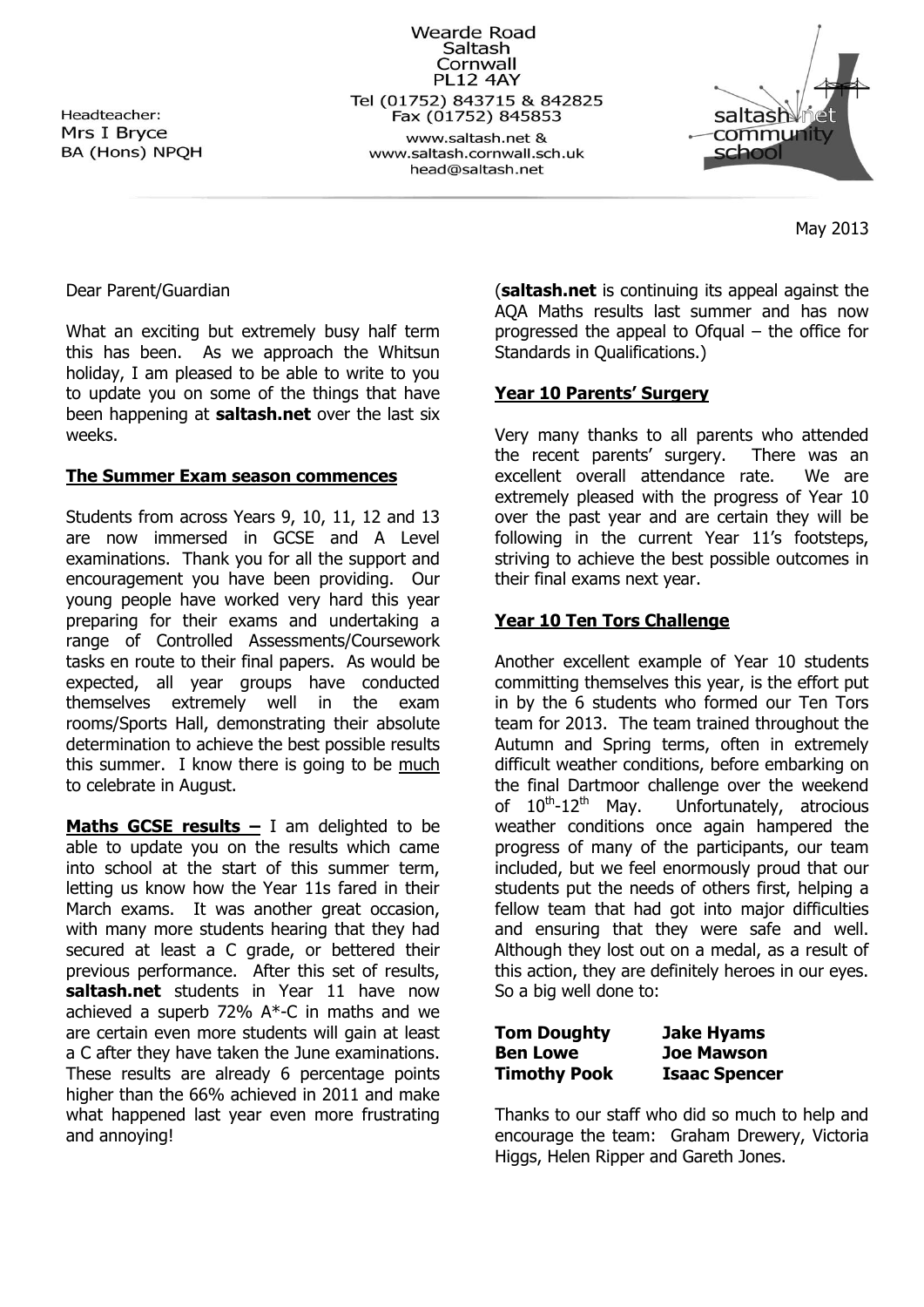(The next expedition to take place will be the final Silver Duke of Edinburgh expedition scheduled for the last weekend in June.)

### **PE Technician, Dan Budd, inspires students to become physically active**

Ex **saltash.net** student, and PE Technician, Dan Budd, led assemblies during the week of  $6<sup>th</sup>$  May, sharing with students his experiences of running in the recent London Marathon and then participating in the Plymouth Half Marathon Schools challenge with several members of staff and a group of students who had been running a mile a week with Dan over the last three months. The group completed the final mile on the Hoe as part of the Plymouth Half Marathon. Dan certainly showed the impact of committing to a training regime when he managed to complete the London Marathon in 3 hours 15 minutes, placing him in the top 8% of all entrants.

#### **Student successes**

There have been many student successes to celebrate over the past half term, including the outstanding work of the Year 7 and 8 'Offperts' team. Six students, coached by Maths enrichment coordinator, Mr Wieprecht, were invited to Microsoft Headquarters in Reading to give a presentation on the impact that Office 365 had had on their learning. They spoke to an audience of over 100 Microsoft Personnel and were the first ever student group brought into the company to provide feedback in this way on one of its software packages. As a result of their achievement, Radio Cornwall interviewed them live last week for a 10 minute slot on one of the morning shows. We all felt extremely proud, listening to them speak so confidently about their experiences! Well done to:

| Jack Wickham          | George Seymour |
|-----------------------|----------------|
| George Lambert-Gorwin | Max Frost      |
| Isaac Jewell          | Jack Baker     |

Congratulations also to:

The Year 9 Football Team – County Champions for 2012-13

| Ryan Bailey          | Peter Martin         |
|----------------------|----------------------|
| Michael Hambly       | Ashley Kane          |
| Ben Reynolds         | <b>Tarron Haimes</b> |
| Daniel Frazer        | Jo Gill              |
| Ryan Winfield (Capt) | <b>Will Bunning</b>  |
| Will Hind            | Sam Morcom           |
| George Soper         | Rob Congdon          |
| Callum Courts        | Zack Hyams           |

| Lee Welsh       | <b>Rhys Sharp</b> |
|-----------------|-------------------|
| Fletcher Burden |                   |

The Year 8 Football Team – runners up in the County Cup & East Cornwall champions

| Alex Easson            | Shaun Gool          |
|------------------------|---------------------|
| Jay Bartlett           | Jonny Webb          |
| George Duff            | Finn Reep           |
| Ben Holter             | <b>Callum Moore</b> |
| Josh AC                | Rhys Thompson       |
| <b>Scott Waterfall</b> | <b>Will Ambrose</b> |
| Dan Gilbert            | Lucas Bennett       |
| Hallum Bray            | James Green         |
| James Hambley          |                     |

- Aimee Maher Year 9 Saltash RFU Volunteer of the Year
- Liall Honey and Aaron Peter Year 10 selected to play for Cornwall Rugby squad
- Year 10 students who attended Exeter University Easter residential

| Shelby Adcock   | <b>Holly Campbell</b> |
|-----------------|-----------------------|
| Aaron Clarke    | Connie Cribb          |
| Nathan Croft    | Rebecca Johnstone     |
| Connor Kinsella | Megan Rattle          |

- Ed Gilford Year 9 who achieved a Merit, placing him in the top 25%, of a European Maths Challenge
- Year 11 Vocational Pathway students who received Awards for effort and commitment at the recent St Mellion presentation

| Carla Bailey       | Kieran Bradley           |
|--------------------|--------------------------|
| Alana Breakingbury | Ryan Canny               |
| Sharna Foster      | Hayden Fraser            |
| Amelia Indans      | <b>Charlotte Maher</b>   |
| Kayley Nathan      | <b>Rory Peters</b>       |
| Abi Stocker        | <b>Brooke Berry</b>      |
| Ronni Swan         | <b>Brandon-Lee Wills</b> |
| Jade Pashby        |                          |

- All students who took part in the South East Cornwall PE Revision day and conducted themselves brilliantly.
- The Warhammer Team who made it to the national finals

| <b>Zak Russell</b> | <b>Luke Taylor</b>   |
|--------------------|----------------------|
| <b>Sam Sowden</b>  | <b>Aaron Boswijk</b> |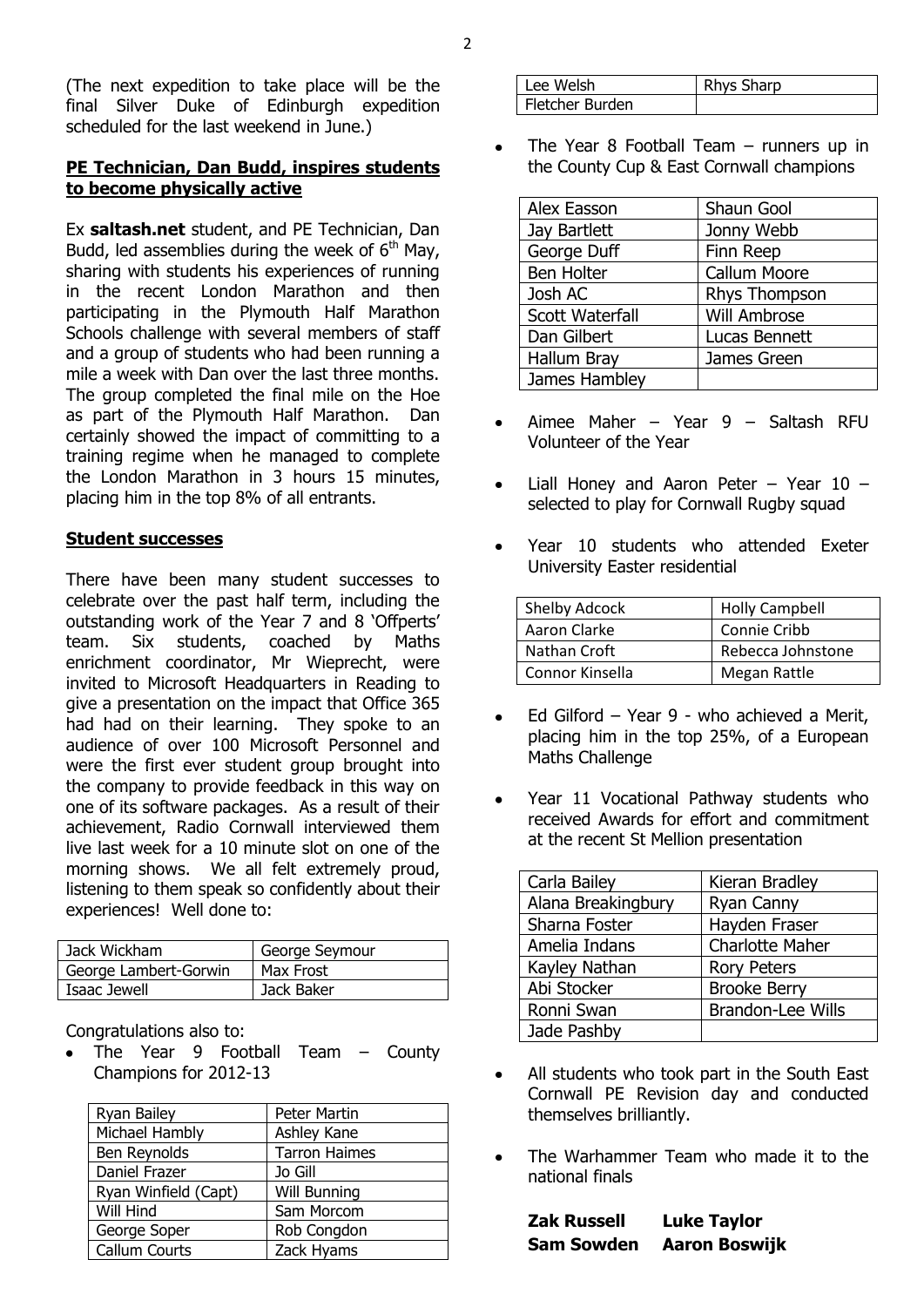The Jaguar Cars team who have made it to the national final for the third year running:

#### **Ed Gilford Walter Stroud**

#### **School Building Improvements**

Following on from the excellent news that **saltash.net** had won the Cornish Guardian competition to secure a grant of £135,000 for a British Gas Energy make-over, we were delighted to hear over the Easter holidays that our bid to central government for a grant to improve all of the roofs had been successful and that we were to receive the sum of £535,022. The roof improvement work commences this coming half term and, when combined with the energy saving plans being put into place by British Gas, should see annual savings of almost £17,000 in utility bills.

#### **Expansion of our Academy Trust**

We were privileged to be able to be part of the recent Head of School appointment for Landulph Primary school. Many congratulations go to Esther Best, currently deputy head at Mount Wise primary, on her appointment, and we are all looking forward to working with her and the team at Landulph from this September. I would also like to take this opportunity to wish the current headteacher of Landulph, Mrs Beth Worth, a long and happy retirement and to say what a privilege it has been working with her over the last ten years.

I was also delighted to be part of the appointment process for a new deputy head at Burraton Primary school this half term. Many congratulations also to go to Darren Woolner, ex Burraton and **saltash.net** student, on his appointment and we also look forward to working closely with him and the rest of the Burraton team over the coming years.

### **Friends of School**

Many thanks are expressed to our hard working friends who supported **saltash.net's** May Fair stall on Saturday 4<sup>th</sup> May. Despite a very rainy start to the day, it was a most enjoyable occasion. Further Friends supported events include the forthcoming production of 'Aladdin', a joint secondary/primary production which hopes to build on the success of 'Snow White' last year. Performances will be taking place in the main hall at saltash.net from Wednesday 12<sup>th</sup>-Fri 14<sup>th</sup>

June and tickets are available now from reception.

#### **Stop Press:**

Our whole school production in December this year is to be the musical 'Guys and Dolls'. Auditions are taking place over the next few weeks. Very exciting!

#### **Staffing Update**

We have been pleased to welcome 4 new Teaching Assistants to **saltash.net** this term:

- Jayne Barnes
- Lauren Walters  $\bullet$
- Alan Payne
- Danielle Pearce

Congratulations go to Science teachers, Lisa Lockwood, Nicki Bovey and Sonia Cooper who are all expecting babies over the next few months. We have appointed four Science teachers as also, very sadly, Leigh Hotchin is leaving us this term to pursue a different career in Marine Engineering. New appointees are:

- Stuart Eaglestone
- Josh Larcombe
- Kirsty Newberry
- George Drake

Congratulations also to Mrs Nicola Silvester who will be going on maternity leave in September. We have appointed Chris Eastment to cover her planned absence in Music.

Retiring this summer will be Mr Blackhall, Head of DT, Mr Hepplewhite, Teacher of Geography, Mrs Lock, Teacher of English and Miss Bowen, Teacher of RE.

I am sure you will want to join me in thanking them for all they have done for our school over the years.

Further information regarding staffing appointments/changes will be given in the community news at the end of the summer term.

# **Measles situation & MMR catch up campaign**

The key messages remain:

• Although levels of measles have been increasing across England, in Cornwall the number of cases is still low and we are not in an outbreak situation.